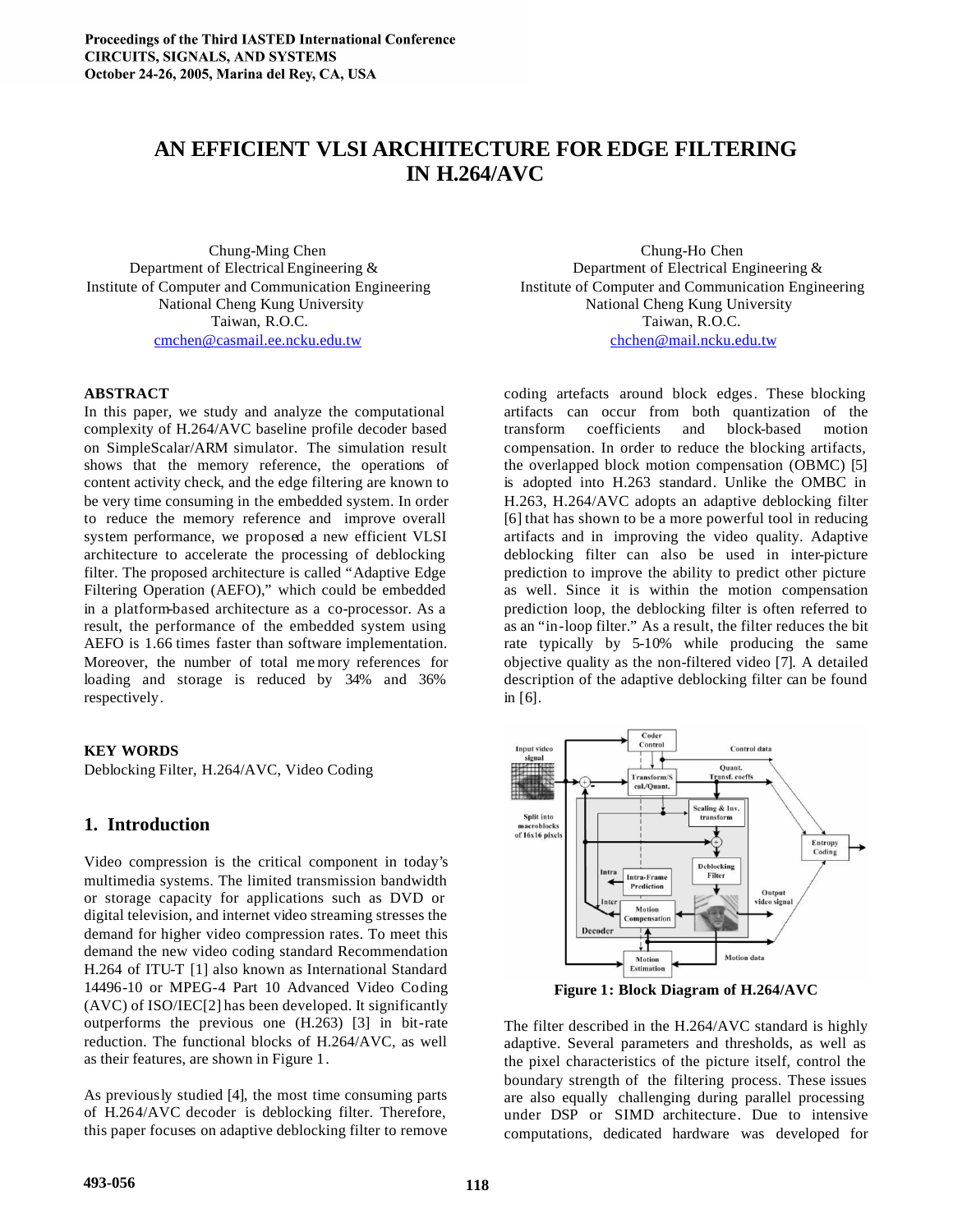acceleration in [8] and [9]. But these proposals did not mention or embed the computation of boundary strength (Bs), the table-derived operations, and the content activity check operations in the VLSI architecture of edge filter. In order to reduce the number of total conditional processing operations and improve overall system performance. We proposed a VLSI architecture that embedded the computation of boundary strength (Bs), the table-derived operations, and several conditional processing such as the threshold value of Alpha and Beta in the edge filtering unit. As a result, our proposed architecture can outperform the software implementation of H.264/AVC codec.

The organization of this paper is as follows: In Section 2, the algorithm of the deblocking filter is explained. Section 3 analyzes the computational complexity of H.264/AVC baseline decoder. Section 4 illustrates the block diagram of the proposed architecture and functionality of each module. Section 5 shows the simulation result. Finally, conclusion is presented in Section 6.

### **2. The Algorithm of Deblocking Filter**

For each luminance macroblock, the left-most edge of the macroblock is filtered first, followed by the other three internal vertical edges from left to right. Similarly, the top edge of macroblock is filtered first, followed by the other three internal horizontal edges from top to bottom. Chrominance filtering follows a similar order in each direction for each 8x8 chrominance macroblock as shown in Figure 2.



**Figure 2: Edge Filtering Order**

On the sample processing level, content of samples and quantization parameter threshold can turn on/off the filtering for each individual boundary. For example, Figure 3 illustrates the principle of the deblocking filter using a one-dimensional visualization of a block edge in a typical situation where the filter would be turn on. Whether the samples p0 and q0 as well as p1 and q1 are filtered is determined by using quantization parameter (QP), dependent threshold Alpha(QP) and Beta(QP), and content of a set of sample. Thus filtering of p0 and q0

only takes place if each of the following condition is satisfied:

$$
Bs := 0 \tag{1}
$$

$$
|p0 - q0| < Alpha(QP) \tag{2}
$$

$$
|p1 - p0| < Beta(QP) \text{ and } |q1 - q0| < Beta(QP) \tag{3}
$$

Where the Beta(QP) is considerably smaller than Alpha(QP). Accordingly, filtering of p1 or q1 will take place if the corresponding condition below is satisfied:

$$
|p2-p0| < \text{Beta}(QP) \text{ or } |q2-q0| < \text{Beta}(QP) \tag{4}
$$

The dependency of Alpha and Beta on the quantizer, links the strength of filtering to general quality of the reconstructed picture prior to filtering. For s mall quantizer values the thresholds both become zero, and filtering is effectively turned off altogether.



**Figure 3: Principle of Deblocking Filter**

The basic idea is that if a relatively large absolute difference between samples near a block edge is measured, it is quite likely to be a blocking artifact and should therefore be reduced. However, if the magnitude of that difference is so large that it can no longer be explained by the coarseness of the quantization used in the encoding, the edge is more likely to reflect the actual behavior of the source picture and should not be smoothed over.

# **3. Computation Complexity**

One of the most important issues in computational complexity of H.264/AVC decoder is the distribution of time complexity among its major sub-function. In our simulation result, as shown in Table 1, deblocking filtering (36%) is the largest component, followed by interpolation (22%), and bitstream parsing and entropy decoding (13%), and inverse transfers and reconstruction  $(13\%)$ .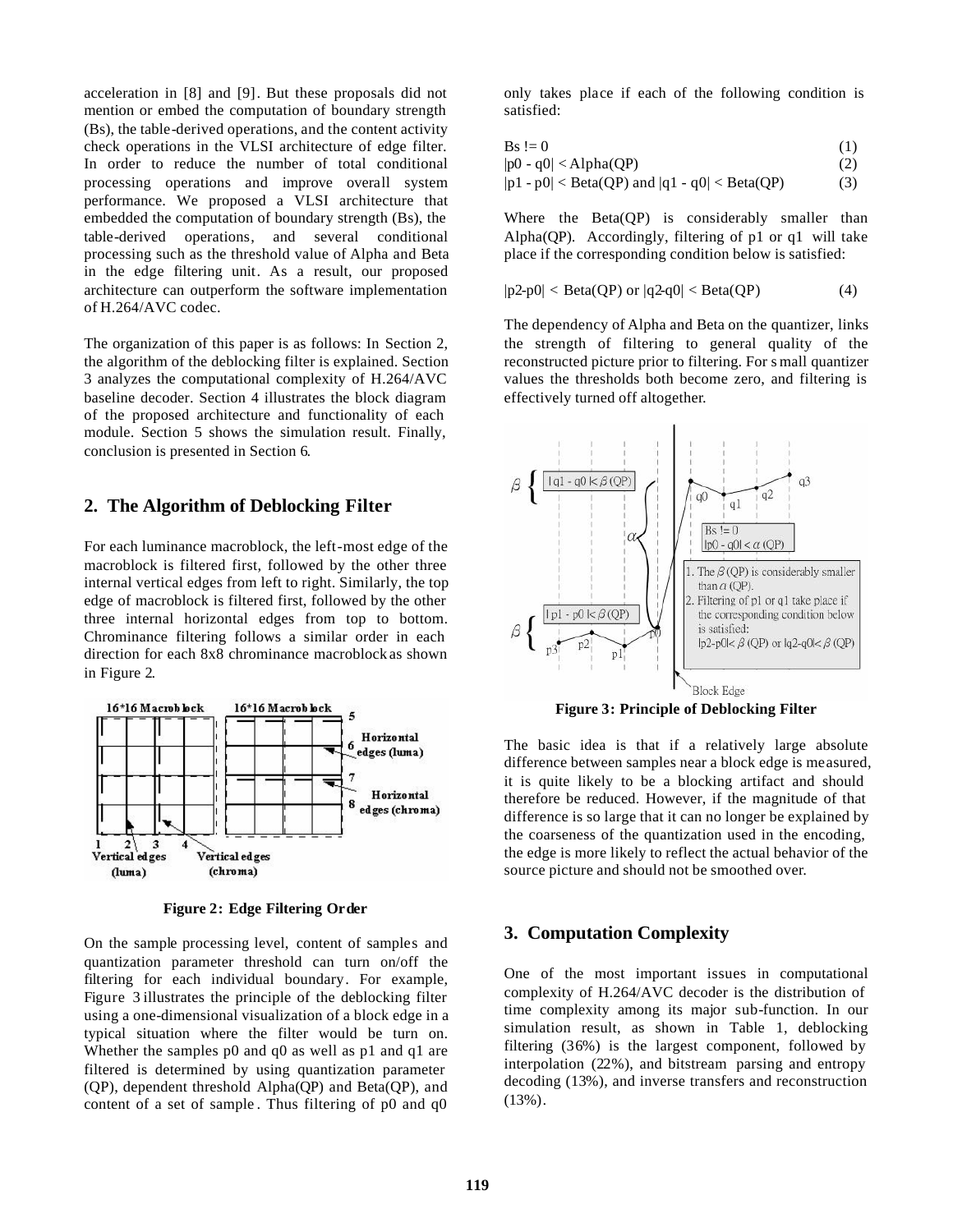

The Standard mode Bs=1, 2, and 3

#### **Figure 4: The Filtering Operations**

**Table 1: The Computational Complexity of Decoder**

| Item | Function              | Complexity |
|------|-----------------------|------------|
|      | Deblocking Filtering  | 36%        |
|      | Interpolation         | 22%        |
| 3.   | <b>Entropy Coding</b> | 13%        |
|      | Inverse Transfers and | 13%        |
|      | Reconstruction        |            |

As our experiment result indicates, the operation of the deblocking filter, which is the most time consuming parts of H.264/AVC decoder, can be separated into two major sub-functions. The first sub-function is the computation of the "Boundary Strength" (Bs) parameter for each edge filter operation. The purpose of this computation is to

determine whether a block artifact may have been produced across the boundary, and thus determine the strength (Bs) of the filter to be used on the edge. A Boundary Strength (Bs) is assigned an integer value from 0 to 4. A strongest filter (Bs=4) is used if one or both sides of edges are intra coded and the boundary is a macroblock boundary, whereas a value of 0 means no filtering is applied on this specific edge. In the standard mode of filtering which is applied for edges with Bs from 1 to 3, the value of Bs affects the maximum modification of the sample values that can be caused by filtering. Table 2 shows how the value of Bs depends on the modes and coding conditions of the two adjacent blocks. In the table, conditions are evaluated from top to bottom, until one of the conditions holds true, and the corresponding value is assigned to Bs.

| <b>Table 2: The Filter Strength Bs</b> |                                              |  |
|----------------------------------------|----------------------------------------------|--|
| Bs                                     | <b>Block Modes and Conditions</b>            |  |
| 4                                      | One of the blocks is Intra and the edge is a |  |
|                                        | macroblock edge                              |  |
| 3                                      | One of the blocks is Intra                   |  |
| $\mathbf{2}$                           | One of the blocks have coded residuals       |  |
| 1                                      | 1. Difference of block motion $\geq$ 1 luma  |  |
|                                        | sample distance                              |  |
|                                        | 2. Motion compensation from different        |  |
|                                        | reference frames                             |  |
|                                        | Otherwise                                    |  |

The second important sub-function is the content activity check and filtering operations as shown in Figure 3 and Figure 4 respectively. In order to separate the true edge and blocking artifact, the sample values across every edge to be filtered are analyzed. As stated in Section 2, filtering does not take place for edges with Bs equal to zero. For edges with nonzero Bs values, a pair of quantizationdependent parameters, referred to as Alpha and Beta, are used in the content activity check that determines whether each set of samples is filtered. Both table-derived threshold Alpha and Beta are dependent on the average quantization parameter (QP) employed over the edge, as well as encoder selected offset values that can be used to control the properties of the deblocking filter on the slice level.

The filtering operations and the content activity checks which require conditional processing on the block edge and sample level, are known to be very time consuming and are also equally challenging for parallel processing in DSP or SIMD computing architecture. In order to reduce the number of conditional operations and improve the overall system performance, we submit herewith (see next sections) a proposed VLSI architecture that includes computation of boundary strength, table-derived operations (threshold Alpha and Beta), and content activity check in the edge filtering unit.

 $\equiv$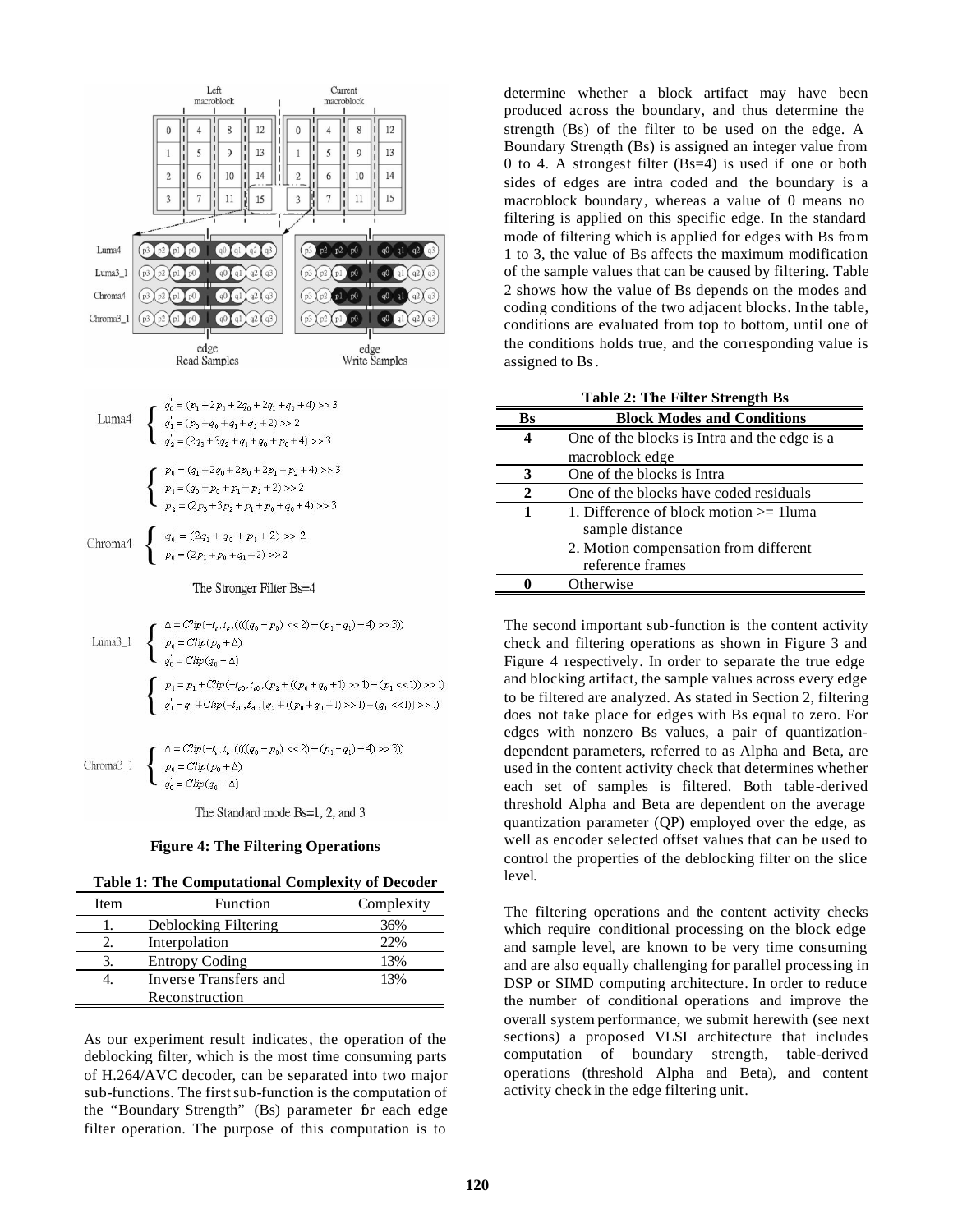### **4. ProposedArchitecture**

In order to reduce the number of memory reference and branch operations, and then improve overall system performance, we proposed an efficient VLSI architecture that embeds the computation of boundary strength, the table-derived operations, content activity check, and filtering operations in the edge filtering unit which is called "Adaptive Edge Filtering Operation (AEFO)" as shown in Figure 5. There are five major sub-functions in our proposed VLSI architecture as described below.



**Figure 5: Adaptive Edge Filtering Architecture**

*The Computation of Boundary Strength:* The purpose of this computation is to determine whether a block artifact may have been produced across the boundary, and thus determine the appropriate strength (Bs) of the filter to be used on the edge. A detailed description of the computation of boundary strength can be found in Section 3 or [6].

*The Filtering Operation:* The most important function of deblocking filter is the filtering operation, which is divided into two modes. A special mode of filtering that allows for stronger filtering is applied when Bs is equal to 4. The others are standard mode of filtering with a Bs parameter of 1 to 3 as shown in Figure 4.

*Clipping Operation*: The filtering operation would result in too much low-pass filtering (blurring). A significant part of the adaptive filter is obtained by limiting these values. This process is called clipping. There are eight clipping operations in our proposed architecture as shown in Figure 4. A detailed description of the clipping operation can be found in [1].

*Content Activity Check Operation***:** Conditional branches which are described below almost inevitably appear in the inner most loops of the algorithm. The major content activity checks (conditional branches) are listed below and described in Section 2

#### **Content Activity Check for p0 and q0**

- 1. Bs  $!= 0$
- 2.  $|p0 q0| < \text{Alpha}(QP)$
- 3.  $|p1 p0| < \text{Beta}(QP)$  and  $|q1 q0| < \text{Beta}(QP)$ .
- **Content Activity Check for p1 and q1**
- 4.  $|p2-p0| < \text{Beta}(QP)$  or  $|q2-q0| < \text{Beta}(QP)$

*Table-derived Operations:* In order to simultaneously access Alpha, Beta, and Clip tables, and because most values of these tables are zero, we used combinational logic to implement Alpha, Beta and Clip tables instead of using memory buffer. It can save most of the space of memory buffer and improve overall system performance.

### **5. Result**

The simulators used in this study are derived from the SimpleScalar/ARM tool set [10], a suite of functional and timing simulation tools for ARM ISA. The timing simulator executes only user-level instructions, performing a detailed timing simulation of an aggressive 4-way dynamically scheduled microprocessor with two levels of instruction and data cache memory. Our baseline simulation configuration models the Intel's StrongARM SA-110 processor. The hardware parameter is described in Table 3 below.

| Parameter        | Value                       |  |
|------------------|-----------------------------|--|
| Fetch Oueue size |                             |  |
| Fetch Speed      |                             |  |
| Decode Width     |                             |  |
| Issue Width      |                             |  |
| Commit Width     |                             |  |
| D-Cache          | 32-way, 32-byte lines, LRU, |  |
|                  | 1-cycle hit, total 16KB     |  |
| I-Cache          | 32-way, 32-byte lines, LRU, |  |
|                  | 1-cycle hit, total 8KB      |  |
| Memory Latency   | 12                          |  |
| Memory Width     | 4 bytes                     |  |

**Table 3: Simulator Parameter**

**Table 4: The Performance Comparison**

| Item          | Software  | <b>AEFO</b> Embedded | Reduce |
|---------------|-----------|----------------------|--------|
|               | based     | Platform             | bv     |
| Inst.         | 128640967 | 75123050             | 42%    |
| Load          | 30443106  | 20180448             | 34%    |
| <b>Store</b>  | 16098837  | 10295823             | 36%    |
| <b>Branch</b> | 14324486  | 7901023              | 49%    |
| <b>cles</b>   | 220929397 | 132532824            | 40%    |